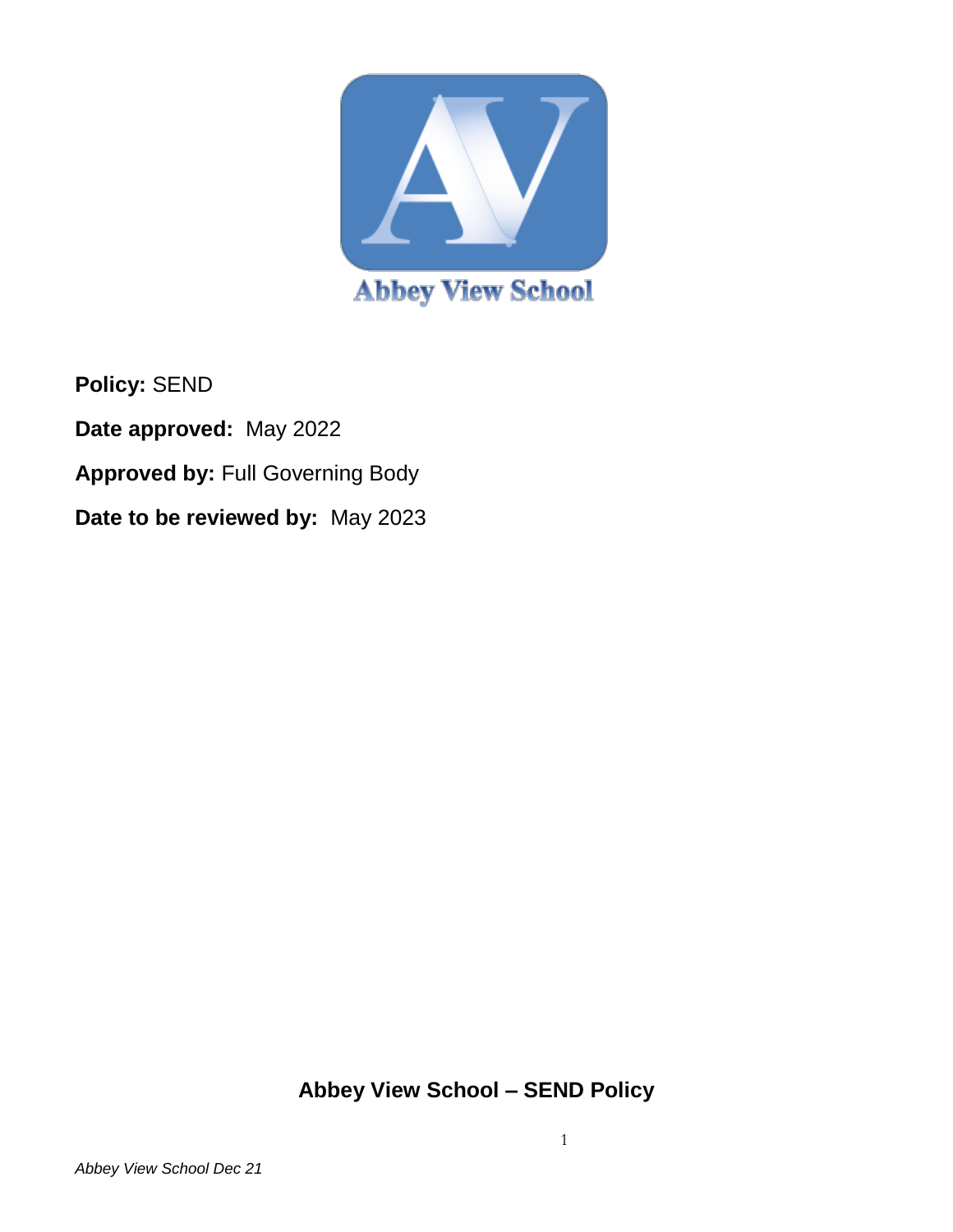# **A SCHOOL ARRANGEMENTS**

- 1. Definition and aims
- 2. Roles and responsibilities
- 3. Co-ordinating and managing provision
- 4. Admissions arrangements
- 5. Specialisms and special facilities

# **B IDENTIFICATION, ASSESSMENT AND PROVISION**

- 1. Allocation of resources
- 2. Identification, assessment and review
- 3. Curriculum access and inclusion
- 4. Evaluating success
- 5. Arrangements for complaints

# **C PARTNERSHIP WITHIN AND BEYOND THE SCHOOL**

- 1. Partnership with parents
- 2. The voice of the young person
- 3. Links with other agencies, organisations and support services
- 4. Links with other schools and transfer arrangements
- 5. Staff development and appraisal

# **School Arrangements**

# **1 DEFINITION AND AIMS**

## **Definition**

 A student has special educational needs if he or she has a learning difficulty or disability that calls for special educational provision to be made for him or her. This may mean that a student has a significantly greater difficulty in learning than the majority of students of the same age, or a disability which prevents or hinders them from making use of facilities of a kind generally provided for others of the same age in mainstream schools. Special educational provision means provision that is additional to or otherwise different from that which is made generally for students of the same age in other schools. (Children and Families Act 2014). The Equality Act 2010 identifies the fact that many children and young people who have SEN may have a disability and schools must make reasonable adjustments to ensure that they are not at a substantial disadvantage compared to their peers. However, not all children defined as disabled will require this provision. A child with asthma or diabetes, for example, may not have special educational needs, but may still have rights under the Equality Act 2010. We will assess each child as required, and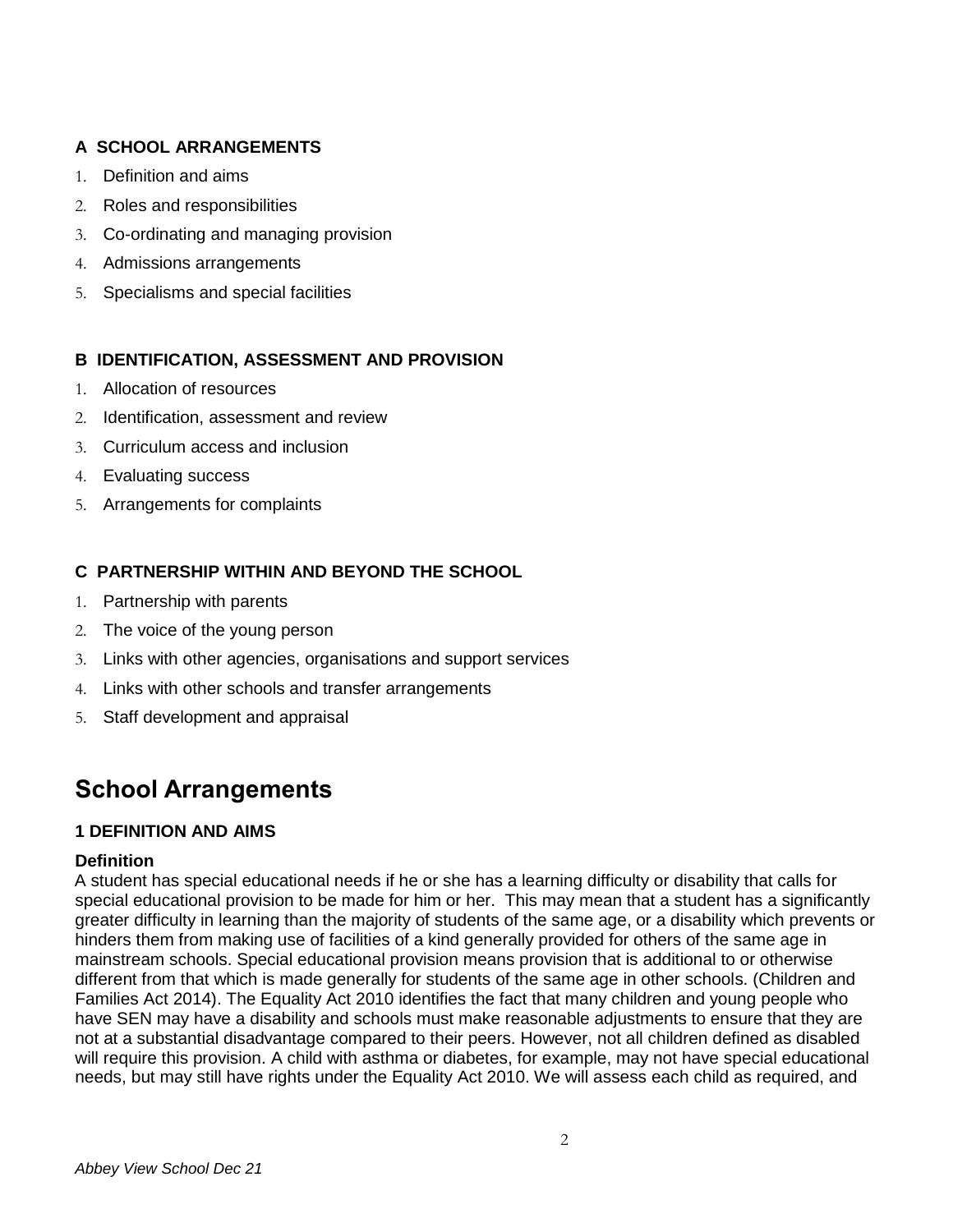make the appropriate provision, based on their identified needs. This policy should be read in conjunction with the Access Plan and the Medical Conditions Policy.

#### **Aims**

We at Abbey View School believe that each student has individual and unique needs. However, some students require more support than others. If these students are to achieve their full potential, we must recognise this and plan accordingly. We acknowledge that a significant proportion of students will have additional needs at some time in their school career. Many of these students may require help throughout their time in school, whilst others may need a little extra support for a short period to help overcome more temporary needs. Abbey View School aims to provide all students with strategies for dealing with their needs in a supportive environment, and to give them meaningful access to the National Curriculum. In particular, we aim:

- to enable every student to experience success
- to promote individual confidence and a positive attitude
- to ensure that all students, whatever their needs, receive appropriate educational provision through a broad and balanced curriculum that is relevant and differentiated, and that demonstrates coherence and progression in learning
- to give students with SEND equal opportunities to take part in all aspects of the school's provision, as far as is appropriate
- to identify, assess, record, and regularly review students' progress and needs
- to involve parents/carers and students in planning and supporting at all stages of their development
- to work collaboratively with parents, other professionals and support services including the Educational Psychology Service
- to ensure that the responsibility held by all staff and governors for SEND is implemented and maintained.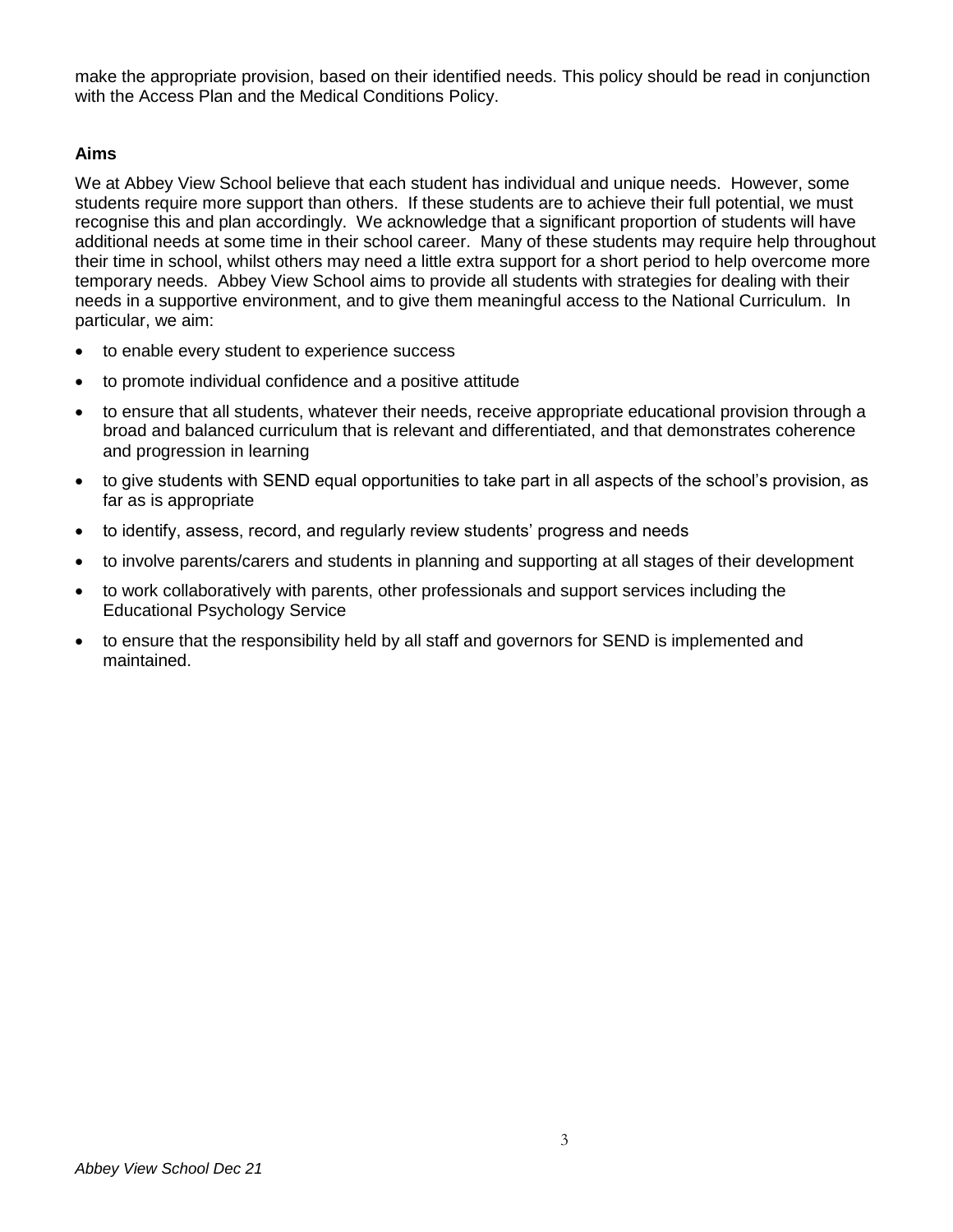# **ROLES AND RESPONSIBILITIES**

Provision for students with SEND is a matter for the school as a whole. Evidence makes it clear that the best approach for supporting students with SEND is through Quality First Teaching, and this is recognised by all staff at Abbey View. It is each teacher's responsibility to provide for students with SEND in his/her class, and to be aware that these needs may be present in different learning situations. All staff are responsible for helping to meet an individual's special educational needs, and for following the school's procedures for identifying, assessing and making provision to meet these needs.

The **governing body** in co-operation with the Principal, has a legal responsibility for determining the policy and provision for students with special educational needs - it maintains a general overview and has appointed a representative who takes particular interest in this aspect of the school.

The SEN Governors will:

Help to raise awareness of SEN issues at governing board meetings

Monitor the quality and effectiveness of SEN and disability provision within the school and update the governing board on this

Work with the headteacher and SENCO to determine the strategic development of the SEN policy and provision in the school

The **Principal** has responsibility for:

- the management of all aspects of the school's work, including provision for students with special educational needs
- keeping the governing body informed about SEND issues
- working closely with the special educational needs co-ordinators of our commissioning schools
- the deployment of all special educational needs personnel within the school
- S/he also has overall responsibility for monitoring and reporting to the governors about the implementation of the schools' SEND policy and the effects of inclusion policies on the school as whole.
- overseeing the day to day operation of the school's SEND policy
- co-ordinating the provision for students with special educational needs
- helping staff to identify students with special educational needs
- advising on the deployment of the school's delegated budget and other resources to meet students' needs effectively
- contributing to the in-service training of staff
- supporting class teachers in devising strategies, planning interventions, agreeing outcomes appropriate to the needs of the students, and advising on appropriate resources and materials for use with students with special educational needs and on the effective use of materials and personnel in the classroom

The **special educational needs co-ordinator** at Abbey View School has responsibility for: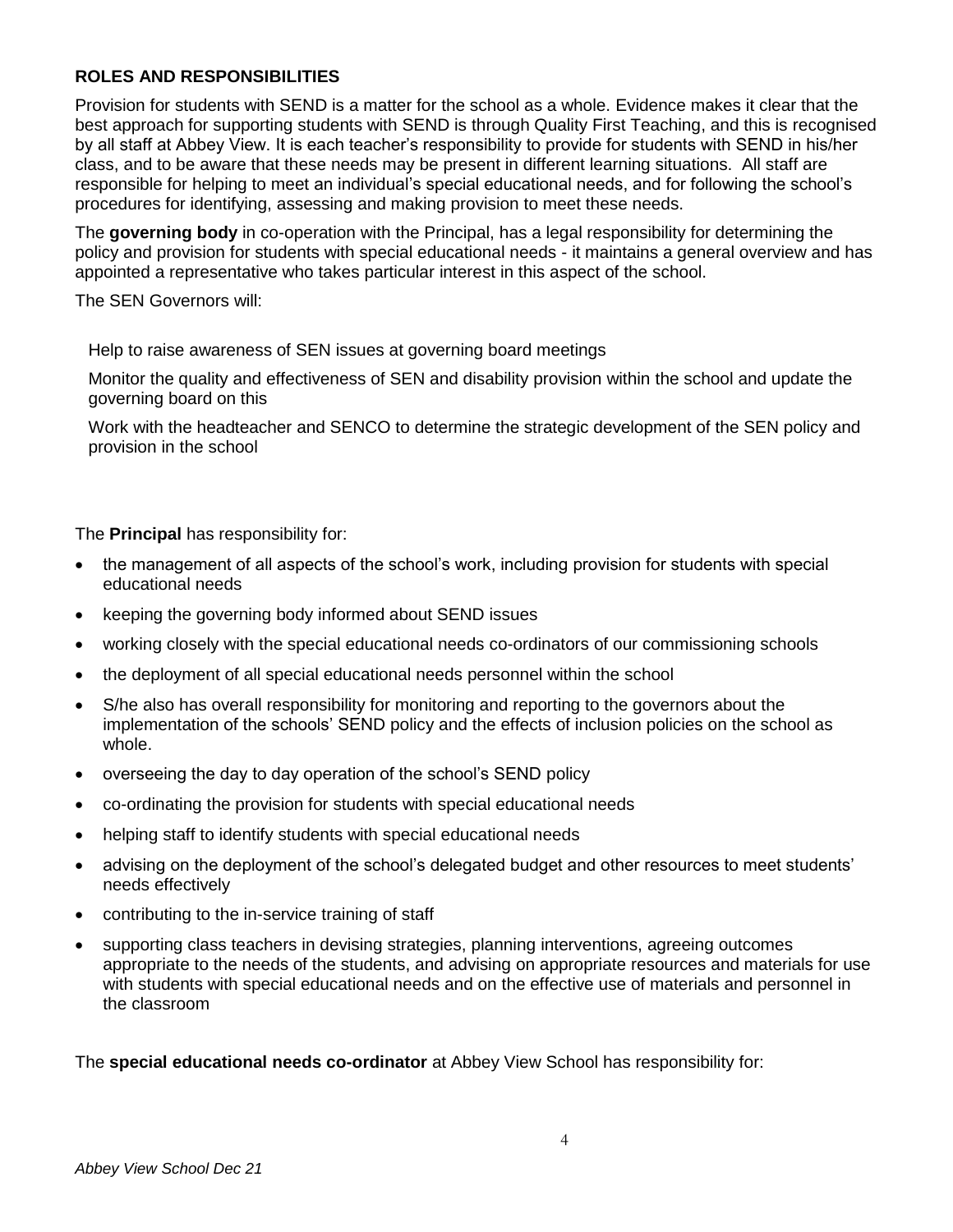- making arrangements to continue SEND support that has been in place at the student's commissioning school
- collecting and collating relevant paperwork when it has been passed over from commissioning schools
- being a point of contact for staff at Abbey View when they have concerns about emerging, or unidentified, SEND needs
- being a point of contact for students at Abbey View who have any concerns over their own needs
- conducting a range of diagnostic testing to identify an appropriate intervention programme
- liaising with the intervention tutor to provide information and resources for appropriate interventions
- arranging necessary training for the intervention tutor, when necessary
- writing reports following diagnostic assessments, and reviewing interventions throughout the year
- creating intervention timetables that ensure students do not miss more than half an hour of any one subject lesson per week in order to attend an internal intervention
- running small groups/individual sessions o support language development
- keeping an up to date record of students who have SEND needs
- providing an SEND update in the weekly staff meetings
- completing all paperwork for reasonable adjustments in examinations, including centre file notes and form 8, amongst any other relevant paperwork
- liaising with the exams officer with regards to any reasonable adjustments that students will be entitled to in examinations
- working with the principal to annually review and update the SEN Information Report and the SEND policy.
- where a commissioning school requests, and it is appropriate to do so, writing My Plans for students who are attending Abbey View.

The **special educational needs co-ordinator** of the commissioning school has responsibility for:

- liaising with parents of students with SEND, so that they are aware of the strategies that are being used and are involved as partners in the process
- liaising with other schools, outside agencies, health and social care professionals and independent and voluntary bodies
- ensuring that the school's SEND records of all students are up to date.
- monitoring and evaluation of progress of students with SEND through the use of existing school assessment information,
- liaising with the Principal at Abbey View to enable a smooth transition and ensuring the views of the student and parents are considered
- working with the Principal and school governors to ensure that the school meets its responsibilities under the Equality Act 2010 with regard to reasonable adjustments and access arrangements.

**Class teachers** are responsible for: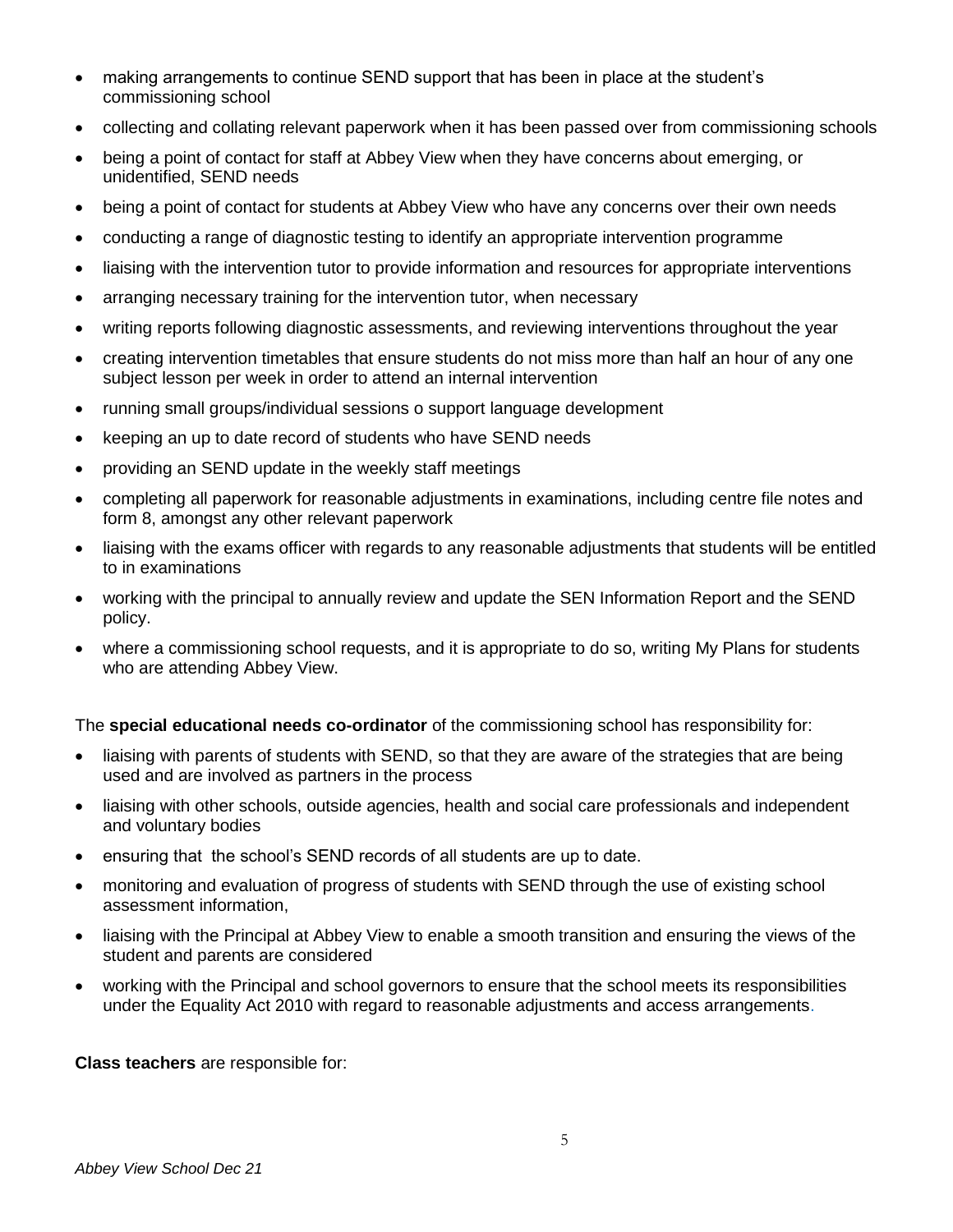- all students with SEND in the classroom, and for providing an appropriately differentiated curriculum. They can draw on the Principal for advice on assessment and strategies to support inclusion
- making themselves aware of the school's SEND Policy and procedures for identification, monitoring and supporting students with SEND
- flagging any concerns they may have, with regards to unidentified additional needs, with the principal/ SENCO as promptly as possible.

#### **Teaching assistants and Pastoral support workers**

- should be fully aware of the school's SEND policy and the procedures for identifying, assessing and making provision for students with SEND
- use the school's procedures for giving feedback to teachers about students' responses to tasks and strategies.
- work as part of a team with the Principal and the teachers, supporting students' individual needs, and the effective inclusion of students with SEND.
- Where appropriate, support the delivery of SEND intervention programmes, alongside the SENCO

#### **CO-ORDINATING AND MANAGING PROVISION**

At Abbey View School:

- sharing of expertise is welcomed and encouraged
- there is regular informal contact between all staff to monitor individual students and to discuss concerns
- students are involved in discussions about their targets and provision
- the Principal ensures that the following information is easily accessible to staff:
	- the school's SEND policy
	- the SEND register
	- **•** The SEND information report

#### **ADMISSION ARRANGEMENTS**

Abbey View School strives to be a fully inclusive school. It acknowledges the range of issues to be taken account of in the process of development. All students are welcome, including those with SEND, in accordance with its admissions policy.

#### **SPECIALISMS AND SPECIAL FACILITIES**

At Abbey View School:

- differentiated resources are used to ensure access to the curriculum; resources are easily accessible in the staff room and in each classroom
- all staff are kept well informed about the strategies needed to manage students' needs effectively, and we try to ensure that other students understand and respond with sensitivity
- student support aims to encourage as much independence as possible within a safe and caring environment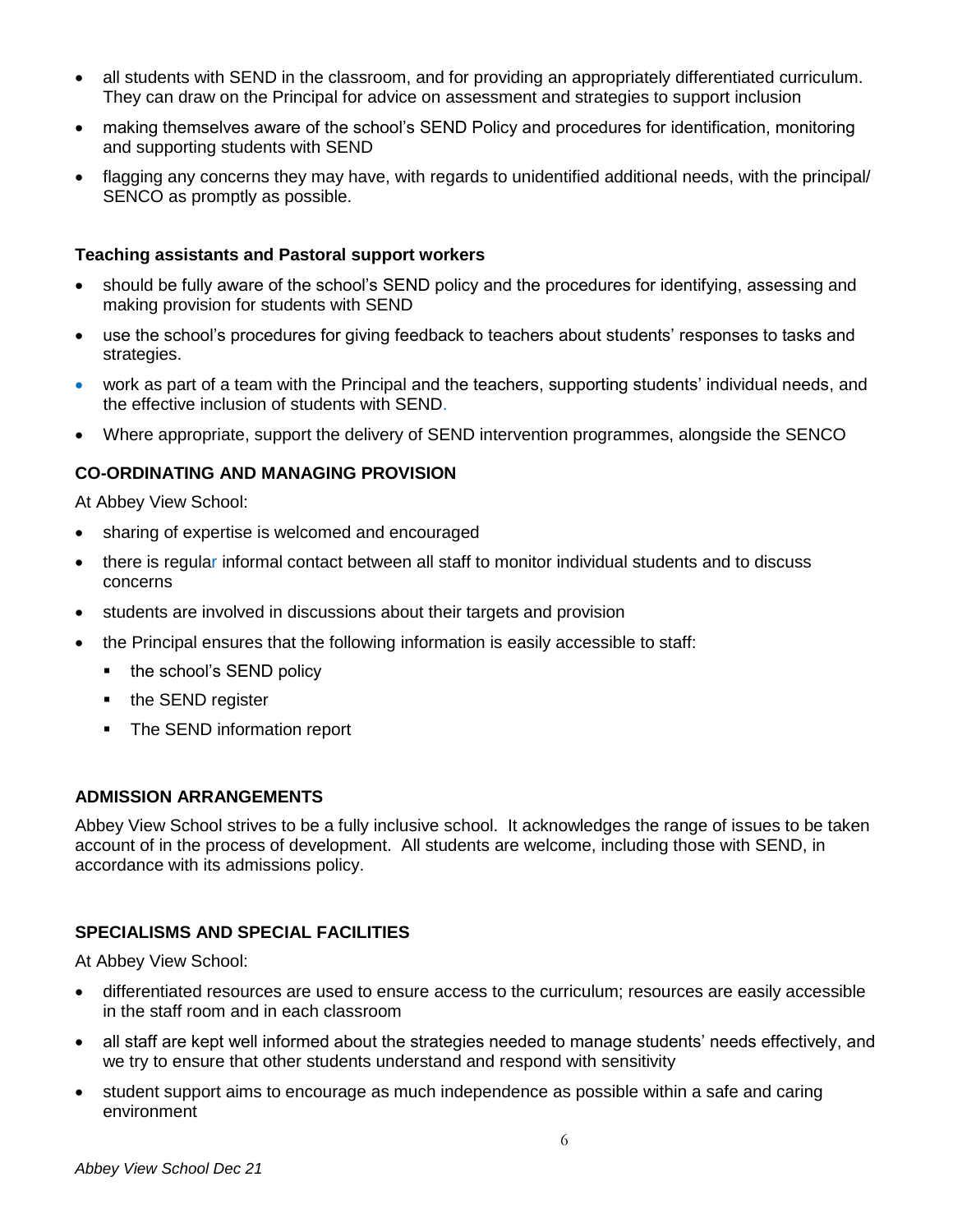- we have access to the expertise of LA services and other agencies if it is required
- the school has been adapted to provide easy access for wheelchairs, or toilet and washing areas
- we have an Access Plan to minimise barriers to physical and curriculum access and access to information.
- the school has robust systems and policies in place for the safeguarding and promotion of the welfare of children who may be particularly vulnerable.

# **IDENTIFICATION, ASSESSMENT AND REVIEW**

The SEND Code of Practice (2014) outlines a graduated response to students' needs, recognising that there is a continuum of need matched by a continuum of support. This response is seen as action that is **additional to** or **different from** the provision made as part of the school's usual differentiated curriculum and strategies.

The Code recognises two levels of provision of SEND SEND support and an Education, Health and Care plan (EHC).

# **Categories of Special Educational Need**

The SEN Code of Practice recognises four broad areas of need: Communication and interaction, Cognition and learning, Social , emotional and mental health difficulties and Sensory and/or physical.

| <b>Code of Practice needs</b>                       | <b>Categories</b>                            |
|-----------------------------------------------------|----------------------------------------------|
| Communication and interaction needs                 | Language                                     |
|                                                     | Autistic spectrum disorder (ASD)             |
| Cognition and learning                              | Learning                                     |
|                                                     | Specific learning difficulties e.g. Dyslexia |
| Social, emotional and mental health<br>difficulties | <b>SEMH</b>                                  |
| Sensory and/or physical                             | Hearing                                      |
|                                                     | Visual                                       |
|                                                     | Physical                                     |

## **Levels of Provision**

## **SEN Support**

If a student has not made sufficient progress with quality first teaching and it is deemed that they need SEND support, a process of assessment, planning and review is set in place. Plus, outside agencies may be involved. This may be one of a range of LA or Health Services professionals. They may undertake more specialised assessment and/or observe the student. Parental permission is always sought for a formal referral to any external service. Parents are encouraged to attend reviews and to play a full part throughout the process.

## **Education, Health and Care Plan**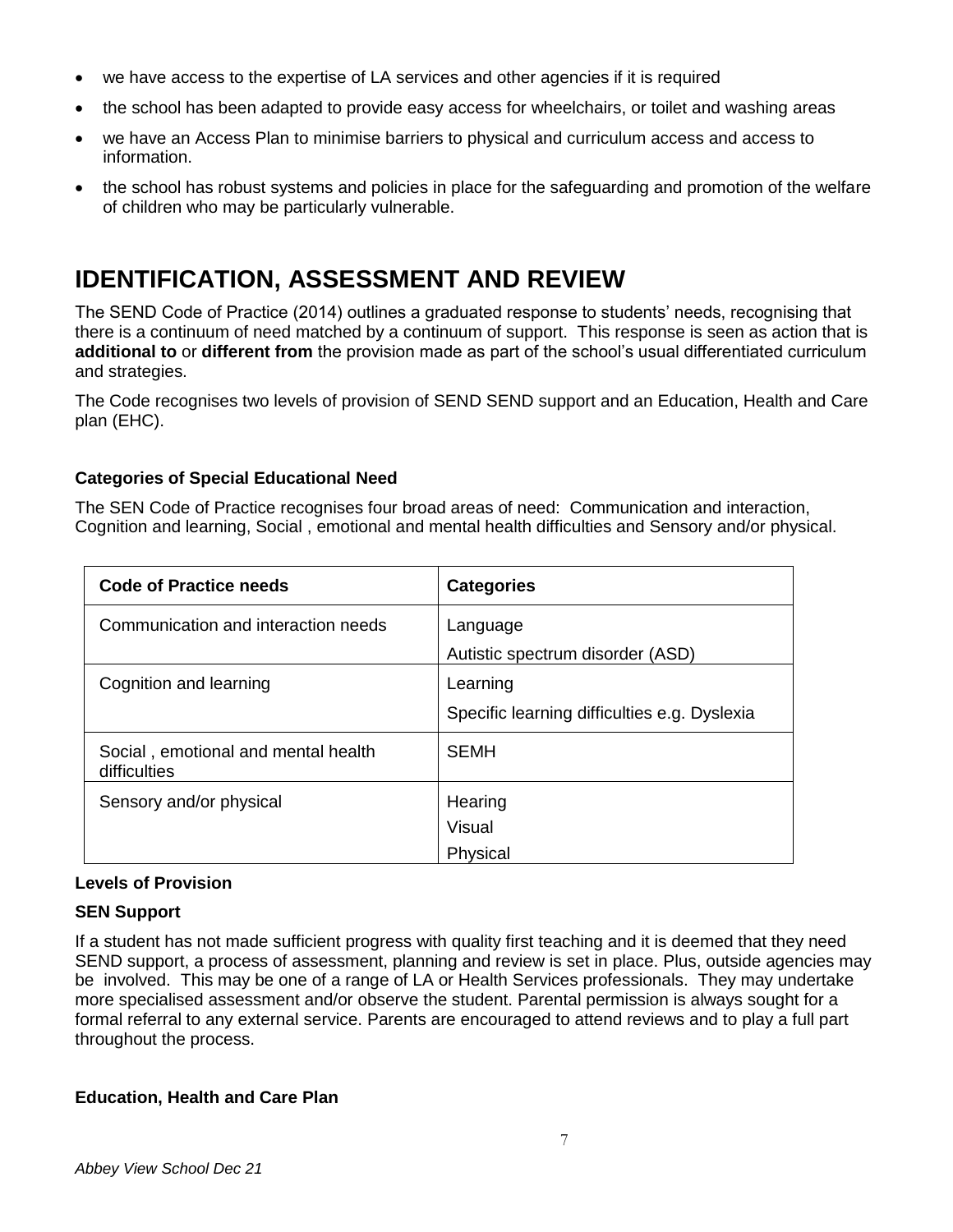Only a very small proportion of students require an **EHC Plan**. These students are likely to have severe or complex needs that require more specialist advice and support. When the school applies to the Education Authority for an EHC needs assessment the needs of the student are assessed by a panel, using detailed input from home, school and appropriate specialists. If an EHC Plan is given it details the outcomes and amount of support to be put in place. The EHC Plan is reviewed annually by all involved in the student's support and amended according to changing needs. Within school, the class teacher, together with the SENCo and any outside agencies involved, takes lead responsibility for planning the support that is put in place and that will reflect the outcome of the EHC Plan and the advice from outside agencies. The support is reviewed in line with the school review cycle (see below).

Parents are encouraged to attend reviews and to play a full part throughout the process.

#### **Review**

Reviews of SEND students are normally carried out three times per year in conjunction with representatives of the commissioning school. Parents and students should be fully involved. Both will be asked to make their comments in writing.

#### **Annual Reviews**

For students with an EHC plan, an Annual Review Meeting has to be held. At this meeting, consideration is given to whether the EHC Plan should continue, and whether provision/strategies should be maintained or amended. It may set new long-term outcomes. Annual Reviews are normally held during the school day. All relevant professionals, including those who contributed to the original EHC Plan, are invited to attend or submit a written report. As the vast majority of students are dual-registered the annual review is the responsibility of the commissioning school.

## **CURRICULUM ACCESS AND INCLUSION**

Students are grouped in classes according to age and/or ability. As there is a wide range of ability in each class, all staff provide a differentiated curriculum suitable for all the students, to ensure access at all levels.

Any students with particular needs are included as fully as possible into the normal classroom environment and, where appropriate, the curriculum is adjusted. Sometimes it may be appropriate to withdraw a student sensitively, to work individually with a TA in order to acquire, reinforce or extend skills more effectively. For some students, withdrawal sessions may be used to improve motor skills or application or to give support in a particular area e.g. spelling. Withdrawal programmes are normally time-limited and criteria for inclusion in such programmes are clearly specified.

Provision for students with SEND is intended to enable them to make the greatest possible progress in the context of the National Curriculum and in their personal development.

## **EVALUATING SUCCESS**

The success of the school's SEND policy and provision is evaluated through:

- monitoring of classroom practice by the Principal
- analysis of student tracking data and test results:
	- for individual students
	- for cohorts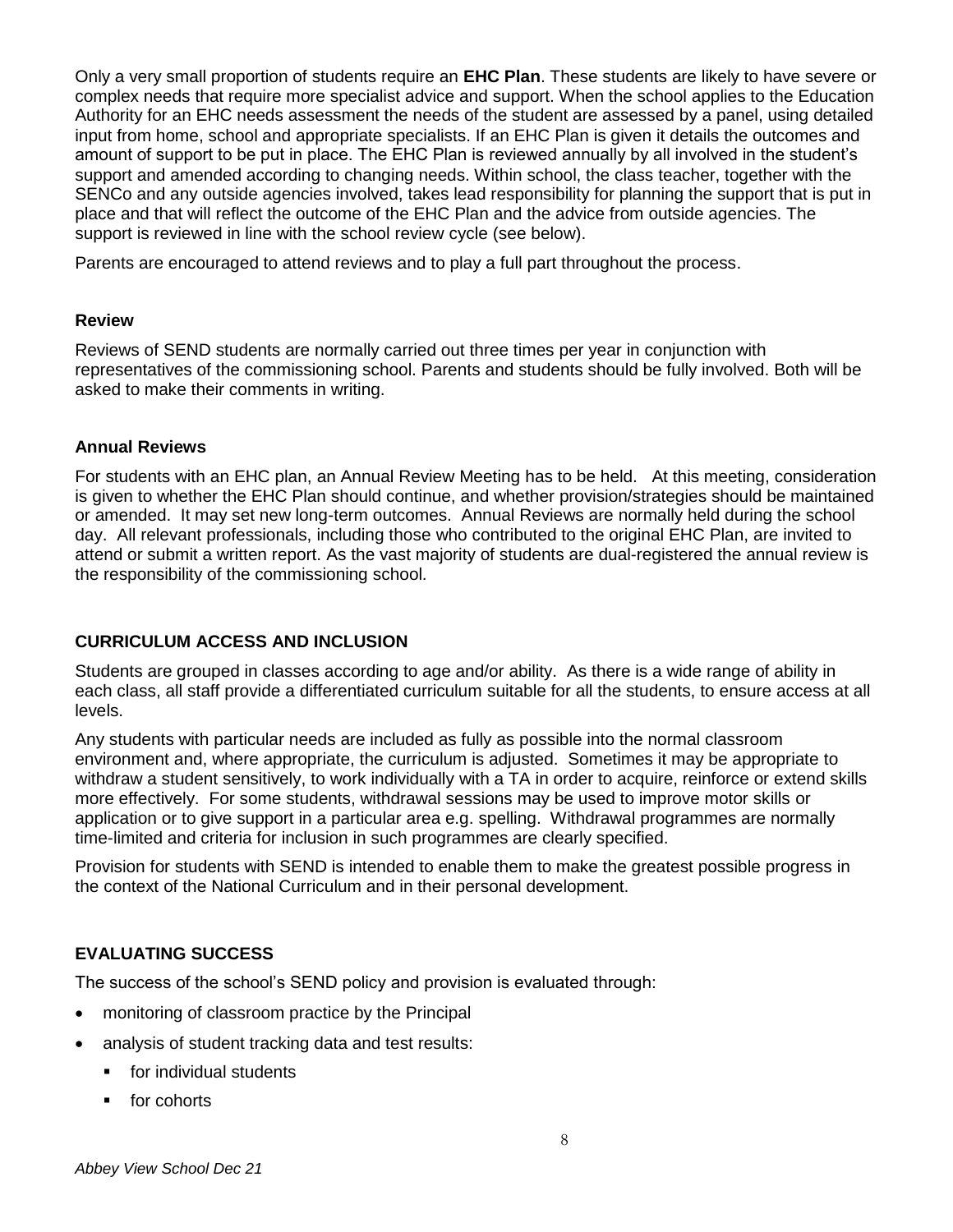## **ARRANGEMENTS FOR COMPLAINTS**

Should students or parents/carers be unhappy with any aspect of provision they should discuss the problem with a class teacher in the first instance. Anyone who feels unable to talk to the teacher, or is not satisfied with the teacher's comments, should ask to speak to the Principal. For a problem that might need time to explore fully, parents/carers are advised to make a mutually convenient appointment with the class teacher.

In the event of a formal complaint parents are advised to contact the Principal.

# **Partnership Within and Beyond the School**

# **PARTNERSHIP WITH PARENTS**

The staff at Abbey View School will continue to forge home/school links and encourage parents to be partners in the education process. Parents are involved from the outset and encouraged to discuss any concerns with class teachers as they arise. They are always encouraged to take part in the process of reviewing and monitoring provision and progress.

Parents will receive accurate information when they meet with teachers, so that they have a full picture of their child's skills and abilities, at whatever level, as well as their child's behaviour at school. They are consulted before outside agencies are involved and are included as far as possible in strategies instigated. Parents have the right to access any records of their child's progress and are encouraged to contribute to these records.

Parent review meetings are held annually, but parents are welcome to visit the school or arrange meetings at other times to discuss any aspect of their child's progress with the Principal We are happy to make arrangements, wherever possible, for interpreters to be present for parents with a first language other than English.

Parents are contacted weekly, by their child's tutor, with a summary of their progress for the week.

A guide to SEN provision in Gloucestershire can be found here at:

<http://www.glosfamiliesdirectory.org.uk/kb5/gloucs/glosfamilies/localoffer.page>

## **THE VOICE OF THE CHILD**

All students should be involved in making decisions where possible right from the start of their education. The ways in which students are encouraged to participate should reflect the student's evolving maturity. Participation in education is a process that will necessitate all students being given the opportunity to make choices and to understand that their views matter. Confident young people, who know that their opinions will be valued and who can practice making choices, will be more secure and effective students during the school years.

In Abbey View School, we encourage students to participate in their learning by:

- contributing to reviews and targets (formally or informally)
- talking to pastoral support workers, teaching assistants and teachers about their learning
- class and individual reward systems